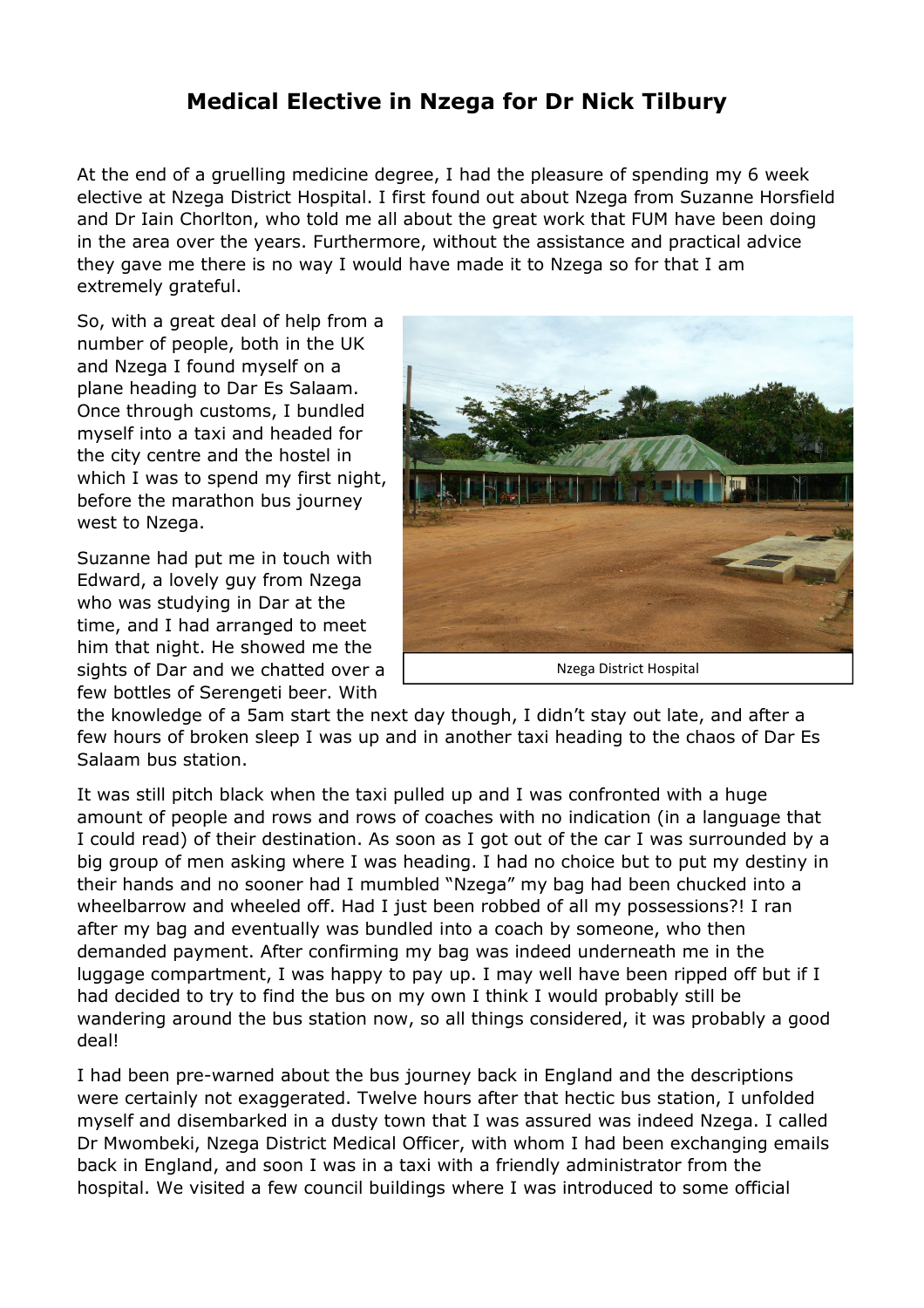looking people who took photocopies of my passport and then headed to the hotel that was to be my home for 6 weeks. The hotel was actually really nice and after washing and eating, I fell straight asleep, looking forward to heading down to the hospital in the morning.

The next day I was picked up by an equally friendly driver in an ambulance and took to Nzega District Hospital. My first impressions of the place was that it was quite basic, and, as expected, very short on supplies and equipment. Everyone was exceptionally welcoming and interested to find out about why I was there, and almost immediately I started receiving impromptu Swahili lessons!



Nick with Dr Gwambaaye, the Chief Medical Officer at Nzega hospital

Dr Gwambaaye, the chief medical officer at the hospital, was to be my main point of contact throughout my time in Nzega and the second I met him I was greeted with a huge smile and a strong hand shake. He really did go out of his way to ensure I experienced everything that happened in the hospital and I think we will remain in contact for years to come.

Any hopes of a gentle start I may have had were dashed on the first night. Dr Gwambaaye was performing one of the many c-sections that happened every week, and as it was my first day, I decided to watch at the side, while the midwife waited for the baby. The baby was delivered but was blue and in desperate need of resuscitation. The midwife put the baby on the trolley and started

trying to use the suction catheter to clear some of the secretions from the baby's mouth. Unfortunately though, the machine was broken so instead she

attempted some rescue breaths with a bag and mask. This didn't work either though and a quick look at the mask showed the reason why  $-$  a large tear in the inflatable seal that allowed all the air to escape. The midwife bundled the baby into a blanket and rushed next door to the labour ward to see if there was some working equipment there. I followed close behind and by the time I had arrived it was clear that the suction here had broken too. The next minute or so was fairly surreal. As the baby lay there gasping for breath every few seconds, essentially suffocating to death in front of us, the midwife looked at me with a half-smile and shrugged her shoulders. She was all out of ideas. My knowledge of neonatal resuscitation was very limited, but what I could tell was that this baby was trying very hard to breath but the air just wasn't getting through. In a last ditch attempt I started doing mouth to mouth resuscitation. As the little baby's chest started rising with each breath, gradually its colour started to improve, and its heart rate started picking up again. What happened next was even more bizarre. As I was literally in the middle of mouth to mouth, the midwife said to me "I am going home now" and just left. So there I was, all on my own with this critically ill new-born baby. Luckily, only a few breaths were needed before things started improving, and about half an hour later, I picked up the baby and went back to the operating room to find Mum.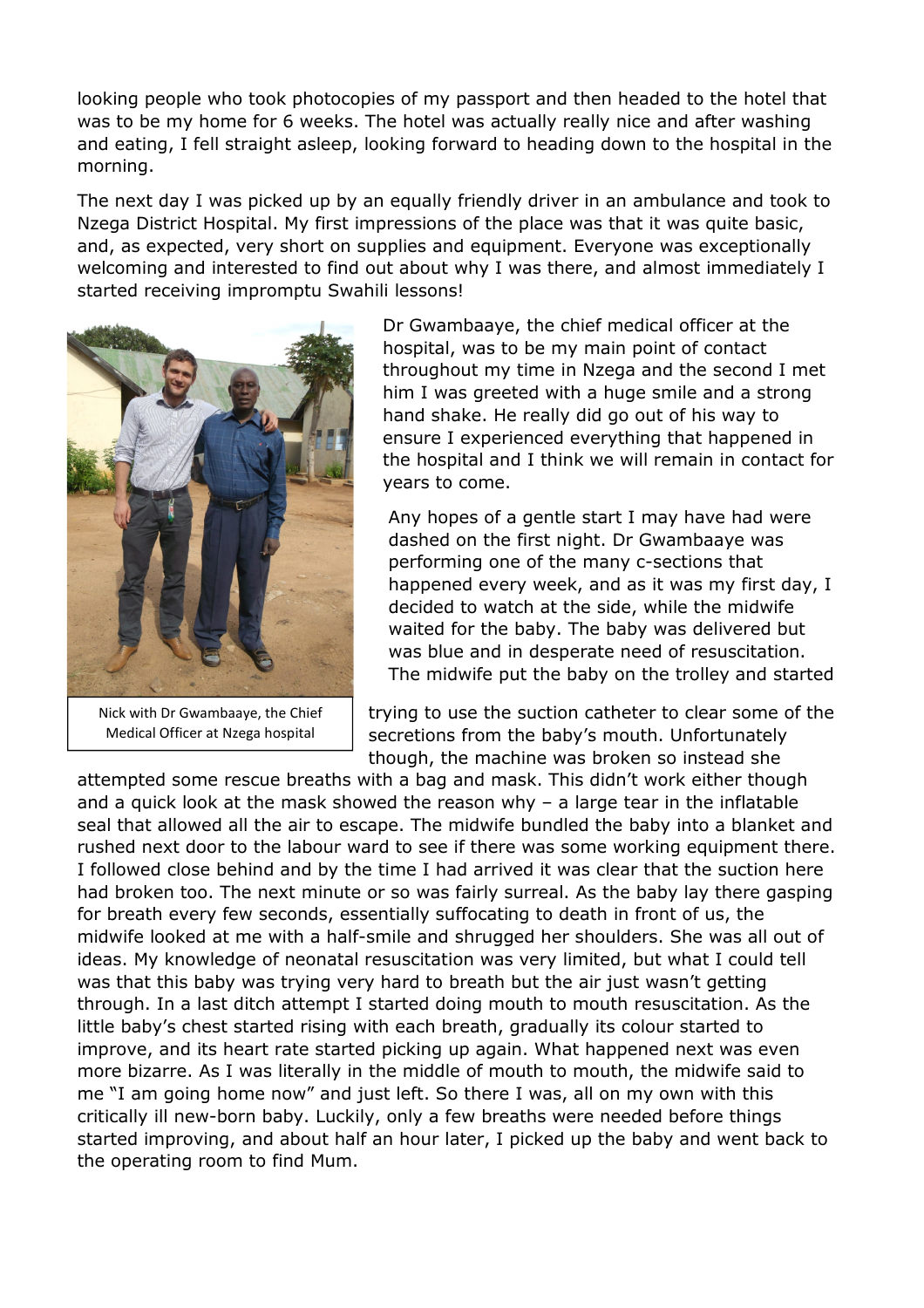I still don't know how that baby faired. She went back to her village with her mum the next day and I never heard anything more about her. She went for quite a long time with no oxygen and I just hope there was no lasting damage. That first night immediately brought home to me just how different things are in places like Nzega. The equipment they had to work with was pretty much useless, and Dr Gwambaaye informed me later that the training for new midwives consists of half a day watching deliveries, before being left on their own. Quite understandably, when things go wrong,



With the little baby who needed resuscitation on the first night

nobody really knows what to do. I think one of the most striking things about the experience, was the expectations of the medical staff and patients. New born babies die in Nzega. A lot. When it happens it is sad but everyone accepts it as one of those things. As long as the mum has survived, then it hasn't been a disaster. I want to make it clear however, that lots of the people I worked with were just as compassionate and caring as anyone in an English hospital. But people can only work with what they have, and in Nzega, what they have is hardly anything. As a result, bad things happen every single day. If you worked there permanently and didn't become slightly immune to it, it would undoubtedly send you mad.

From that first day, I had inadvertently volunteered myself as the neonatal resuscitator and as a result, a large part of my time was spent in maternity. I did however get to experience other areas.

I spent a significant amount of time in the daily clinics for the many people in the area with HIV and AIDS. Every day the queues of people coming to get their anti-retroviral drugs to keep the disease at bay, would extend all the way round the building. The queue would be full of people of all ages, some looking perfectly well, some in the advanced stages of the disease, very close to death.

Malaria was another extremely common sight. It would often happen that family members would bring semi-conscious patients to clinics. Usually it would be those at the very bottom of the socio-economic scale, who couldn't afford mosquito nets or repellent. Lots died, some didn't.

It wasn't just acute illness that I saw. One of the patients who stuck in my memory the most, was a 12-year old girl from a nearby village. When she came into clinic, one half of her face was completely disfigured by a huge tumour. I was informed by Dr Gwambaaye that this little girl was suffering from Burkitt's lymphoma, a highly aggressive cancer associated with chronic malaria infection. He explained to me that the cancer was curable with chemotherapy, but this was only available in a hospital in Kilimanjaro hundreds of miles away. The family were extremely poor and didn't even have any cattle to sell. After a while the family got up, thanked us, and left. I asked where they were going and was informed that they were going home to wait for her to die. The grand total that was needed to get this little girl and her mum to Kilimanjaro and get her the chemotherapy was a little less than £300. Obviously I got the money.